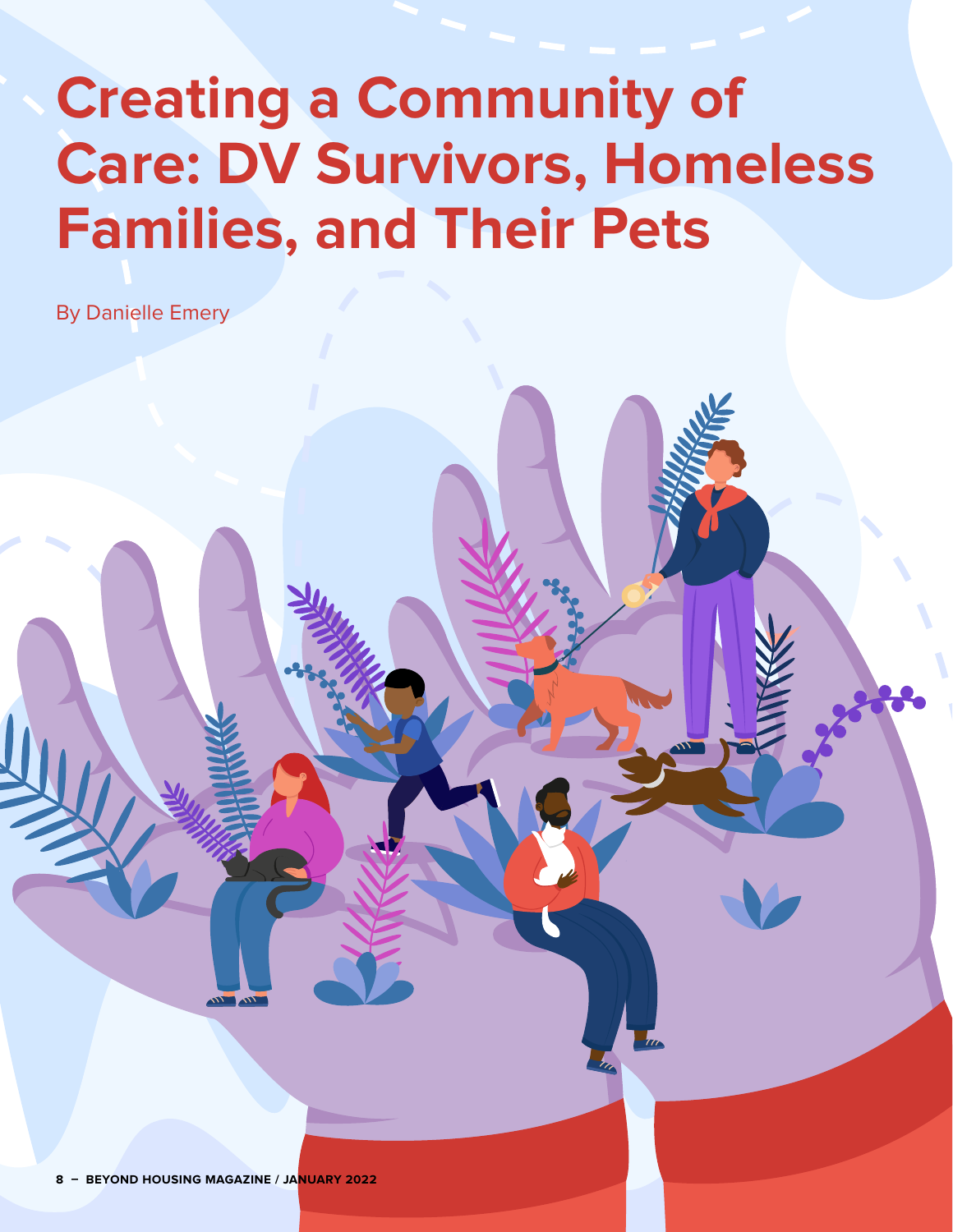aunched in 2013, the People and Animals Living Safely (PALS) program, an initiative of the Urban Resource Institute (URI), serves domestic violence (DV) survivors with pets. Our shelters are among the less than five percen aunched in 2013, the People and Animals Living Safely (PALS) program, an initiative of the Urban Resource Institute (URI), serves domestic violence (DV) survivors with pets. Our shelters offer co-living, where people are housed along with their companion animals in individual units while healing, helping survivors and their entire families access safety.

The PALS program operates at the intersection of social services and animal welfare. Research has shown that when there is violence in a home, all members of that home—both people and animals—are at risk and need access to safety. We also understand that pets are an integral part of a family, and especially acknowledge the importance of the human-animal bond for those who have experienced trauma. URI released "The PALS Report and Survey" in May 2021, including the findings of a 2019 survey conducted with the National Domestic Violence Hotline. The survey reinforced the notion that pets are an important part of a survivor's family, with 91 percent of respondents saying their pet was critical to their own survival and healing, and 97 percent stating that keeping their pet with them was



an important factor in seeking shelter. Additionally, concern for a pet's safety and the lack of family shelters that can accommodate pets are critical reasons why survivors may delay leaving an abusive situation or return to a dangerous environment. Fifty percent of respondents to the PALS survey said they would not seek shelter if they could not take their pets with them. This data corresponds with what experience in the field has consistently shown: pets are essential in survivors' lives, and the lack of programs that include animals as family members is a significant barrier to accessing safety.

It is also impossible to disentangle domestic violence from family homelessness. Domestic violence shelter systems across the country are intended to provide emergency respite for survivors in crisis. By design, survivors who enter these shelters leave behind their homes and belongings for safety, more often than not becoming homeless in order to flee abuse. New York City's city-funded domestic violence shelter system is vast, housing 6,400 adults and children each year, but remains woefully inadequate to accommodate every DV survivor seeking safe shelter. A 2019 NYC Comptroller's report identified domestic violence as the leading cause for homelessness within the NYC homeless family shelter system—over 41 percent of families cited it as the primary reason—a dramatic 44 percent increase over the preceding five years. It is imperative that agencies

providing shelter and services to homeless families be aware of and sensitive to the intersection of homelessness and domestic violence, and be equipped to accommodate families with pets in order to help as many survivors as possible.

At the 2020 ICPH *Beyond Housing* conference, URI hosted a site visit to PALS Place, the first domestic violence shelter of its size built specifically with pets in mind. We talked about our journey to success, from burgeoning idea to impactful and growing initiative, and as a shining example of what is possible with the co-living model. We started as a domestic violence shelter provider dedicated to serving our clients, noticed a gap in those services for clients with pets, and chose to act to fill this need. We are now in a position to share the lessons we've learned during this process and are pleased to have this opportunity to provide more information on where we started and updates on how far we've come since that 2020 visit, in hopes that it will jumpstart similar initiatives around the country.

### **Incorporating Pets into Shelter Settings— Addressing Concerns**

When URI first launched the PALS program in 2013, we could not have imagined that within eight years we would have successfully welcomed close to 350 families and 450 pets to the program. What began with 10 pet-friendly units in one shelter facility has since grown to nearly 500 units in eight fully pet-friendly shelter buildings across New York City. On any given night, more than 50 families with close to 75 pets reside in URI's shelters. Although all 500 units are designated as pet-friendly, DV survivors both with and without pets utilize the units on an as-needed basis. This did not happen overnight. As more people learn about the program, we have more families with pets entering our doors. The growth and success of the PALS program has been steady, at a pace matching our organizational capacity, funding, and resources — all important things to consider when taking on this type of initiative.

We started the PALS program without program-specific staff and with no institutional experience welcoming animals in our buildings. This was unfamiliar territory for our agency, and there were many concerns and anxieties from staff and residents: "What about allergies?", "What happens if an animal becomes aggressive?",

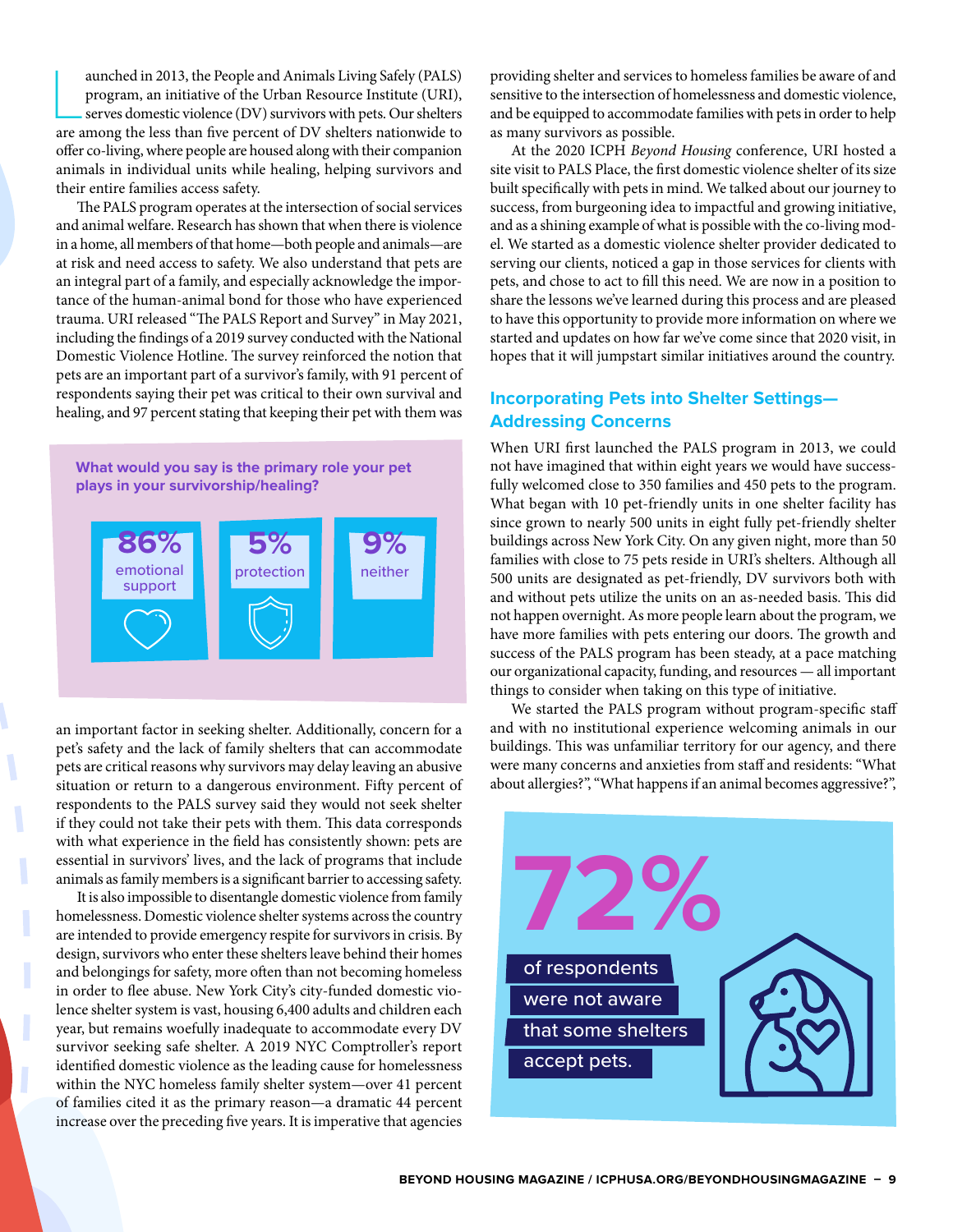"Will I have to interact with animals?" PALS has fielded these questions internally as the program has expanded to multiple URI shelters. The average social service worker is already busy. The average shelter has few vacancies, with some maintaining waiting lists depending on the locale. So, the new and complicating factors involved in adding people's pets were an understandable source of worry for both staff and residents. Additionally, most of our staff



members did not begin working in social services with the intent of working in close proximity to animals. But we understood that by welcoming pets into shelter, we were able to welcome more humans into shelter. We knew the need for pet-friendly shelter was pressing, and we were determined to build a program that would address these concerns while still providing a critical service to survivors.

In our experience, these anxieties and fears have been unfounded. To date, no staff member or resident has been injured by a pet. Allergies are not a frequent issue. Animals are not running loose or presenting a frequent disturbance to the shelter environment. Providers can avoid potential snags in their pet program by designing a strong initiative and addressing such concerns and needs before animals are ever brought into shelter. The work we did in designing, implementing, and scaling our program as our capacity grew has been key in our success.

The vast majority of PALS pets are dogs, cats, and other small animals. They are pets who have been part of the family for at least a year and are very familiar with bustling city life, interacting with children, and with the noise and congestion that comes with apartment living. Children and adults alike have strong bonds with these animals. Our intake process includes a number of questions designed to determine the pet's temperament, and we find that dogs, both large and small, are often socialized to be friendly to or ignore strangers. Those that may not have been well socialized due to abuse or other factors are kept under close watch by family members to avoid incidents in shelter.

For those entering shelters due to domestic violence, the process of entering shelter can be a physically and emotionally draining endeavor. We ask a great deal of our clients: they must show up to an unfamiliar location, sometimes giving up or changing a job for their safety. We also ask them to apply for public benefits, so that they can access all available services. While living in a shelter, they must comply with curfews and other rules that may be new to them. In allowing residents to keep a family pet, we are giving them some peace of mind and a stable source of comfort. Retaining their pet means they do not have to separate temporarily or permanently with an important member of their family. It also means that children—and adults—do not have to be further traumatized by separating from their furry friend.

Once new clients with pets are accepted, they must speak with a member of the PALS team to discuss the expectations and responsibilities for having a pet in the shelter setting. Just as clients are expected to meet curfew and other guidelines on site, they must also be responsible for the care of their pet and agree to avoid unnecessary interactions between their pets and other residents. Once clients have acclimated, many staff members at URI say that it's easy to forget that there are pets residing at their site, since clients take such attentive care of their animals.

We in the PALS program want to share this experience with providers across the country to assure them that while we had fears and anxieties when starting our program, in our nearly 10 years of experience, the benefits have far outweighed any concerns. When handled appropriately, introducing a pet program into your shelter can be another avenue in which you can connect with your clients, reduce trauma, and encourage their positive growth.

#### **Creating a Community of Care**

When URI began exploring how to welcome pets into our shelters, we knew that collaboration with other providers—particularly those specializing in animal welfare—would be integral to our program's success. No single service provider can address every aspect of the complex and unique life experiences of a DV survivor or family experiencing homelessness. Collaboration with animal welfare organizations in your community are paramount to the success of any co-sheltering program. Fortunately, many in animal welfare are ready and willing to work with shelter and social service providers to expand services, keep families together, and prevent pet surrender.

The field of animal welfare has been moving towards a more people-centered approach to helping animals in need, recognizing that caring for animals requires caring for the people who love and care for them. This change has been especially notable over the past two years, as both animal welfare and social services have responded to the COVID-19 crisis. For many Americans, changing employment circumstances and public health measures enacted in response to the pandemic resulted in an extraordinary amount of time spent at home. Animal rescues experienced an unprecedented rate of pet adoptions, and many across the country reported that their pets were a significant factor in managing stress levels during otherwise isolating times.

As a shelter provider, we know this work is complex and demanding, and are not suggesting that agencies immediately begin accepting pets into their facilities. But we are encouraging potential providers consider the issue and begin exploring ways your agency could provide support and resources to people with pets. We and others doing this work across the country are available to provide